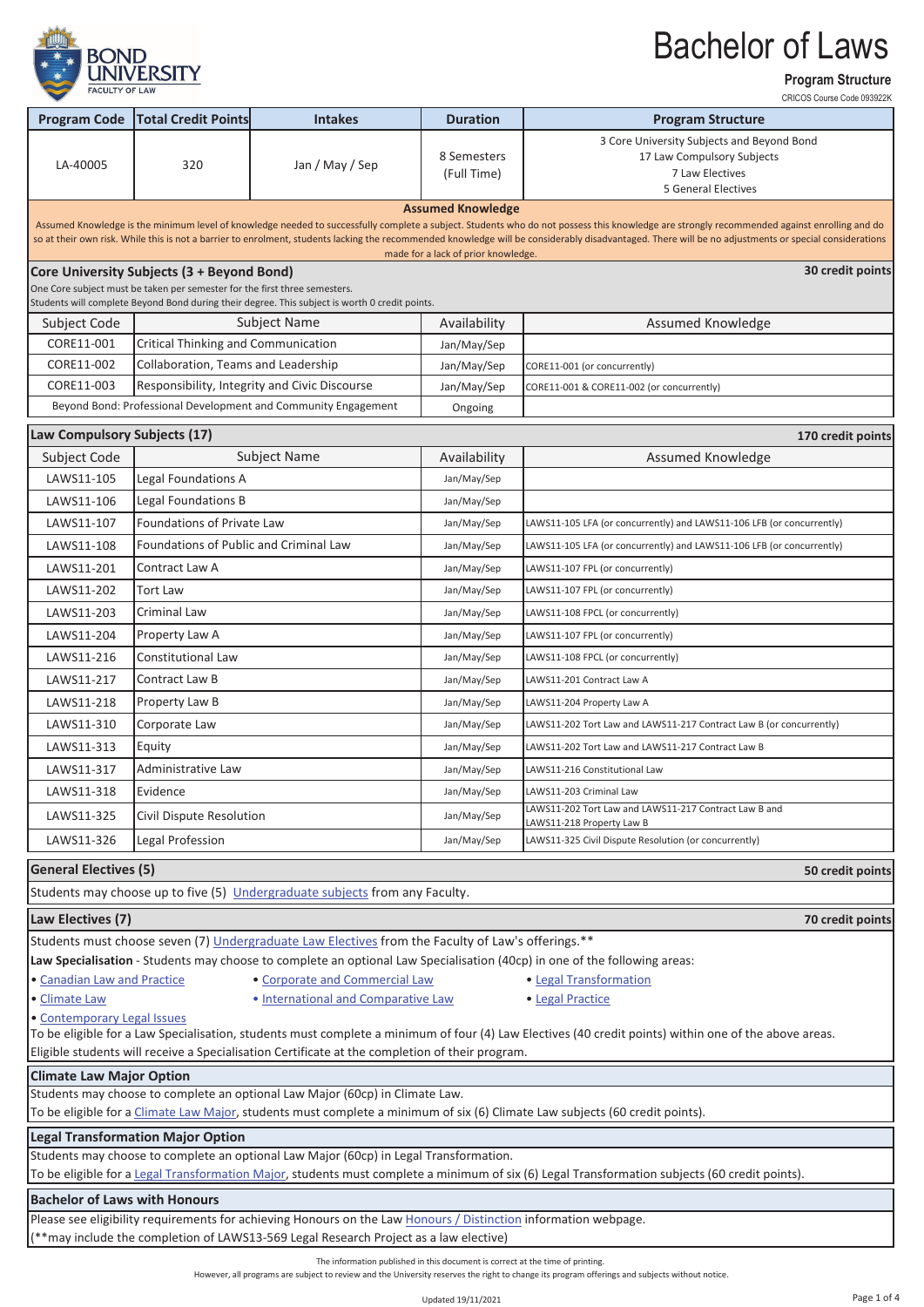

#### **Program Sequence**

**Note:** Students who have completed the Bond College Diploma of Legal Studies should refer to the sequencing plan on Page 3 or 4.

| Semester | <b>Subject Code</b> | Subject                                       | <b>Notes</b>                                                                                   |
|----------|---------------------|-----------------------------------------------|------------------------------------------------------------------------------------------------|
| 1st      | CORE11-001          | <b>Critical Thinking and Communication</b>    |                                                                                                |
|          | LAWS11-105          | Legal Foundations A                           |                                                                                                |
|          | LAWS11-106          | Legal Foundations B                           |                                                                                                |
|          |                     | <b>General Elective</b>                       | Please see List of subjects to assist students when choosing early degree General<br>Electives |
|          |                     | Beyond Bond*                                  |                                                                                                |
|          | CORE11-002          | Collaboration, Teams and Leadership           |                                                                                                |
| 2nd      | LAWS11-107          | Foundations of Private Law                    |                                                                                                |
|          | LAWS11-108          | Foundations of Public and Criminal Law        |                                                                                                |
|          |                     | <b>General Elective</b>                       |                                                                                                |
|          | CORE11-003          | Responsibility, Integrity and Civic Discourse |                                                                                                |
| 3rd      | LAWS11-201          | Contract Law A                                |                                                                                                |
|          | LAWS11-202          | <b>Tort Law</b>                               |                                                                                                |
|          |                     | <b>General Elective</b>                       |                                                                                                |
|          | LAWS11-203          | <b>Criminal Law</b>                           |                                                                                                |
| 4th      | LAWS11-204          | Property Law A                                | Students commencing in the September Semester interested in the                                |
|          |                     | Law Elective                                  | Canadian Law and Practice Specialisation we recommend                                          |
|          |                     | Law Elective                                  | LAWS13-537 Foundations of Canadian Law this semester.                                          |
|          | LAWS11-216          | <b>Constitutional Law</b>                     | Students commencing in the January and May Semester                                            |
| 5th      | LAWS11-217          | Contract Law B                                | interested in the Canadian Law and Practice Specialisation we                                  |
|          | LAWS11-218          | Property Law B                                | recommend LAWS13-537 Foundations of Canadian Law this                                          |
|          |                     | Law Elective                                  | September Commencement - LAWS13-536 Canadian Criminal Law                                      |
|          | LAWS11-310          | Corporate Law                                 |                                                                                                |
|          | LAWS11-313          | Equity                                        |                                                                                                |
| 6th      | LAWS11-317          | Administrative Law                            | January Commencement - LAWS13-536 Canadian Criminal Law                                        |
|          |                     | <b>Law Elective</b>                           | May Commencement - LAWS13-536 Canadian Criminal Law                                            |
| 7th      | LAWS11-318          | Evidence                                      |                                                                                                |
|          | LAWS11-325          | Civil Dispute Resolution                      |                                                                                                |
|          |                     | <b>Law Elective</b>                           | LAWS13 -534 Canadian Administrative Law                                                        |
|          |                     | <b>General Elective</b>                       |                                                                                                |
| l8th     | LAWS11-326          | Legal Profession                              |                                                                                                |
|          |                     | Law Elective                                  | LAWS13-535 Canadian Constitutional Law 20CP                                                    |
|          |                     | Law Elective                                  |                                                                                                |
|          |                     | <b>General Elective</b>                       |                                                                                                |

\*Students will complete Beyond Bond during their degree. This subject is worth 0 credit points.

**Notes**

The information published in this document is correct at the time of printing.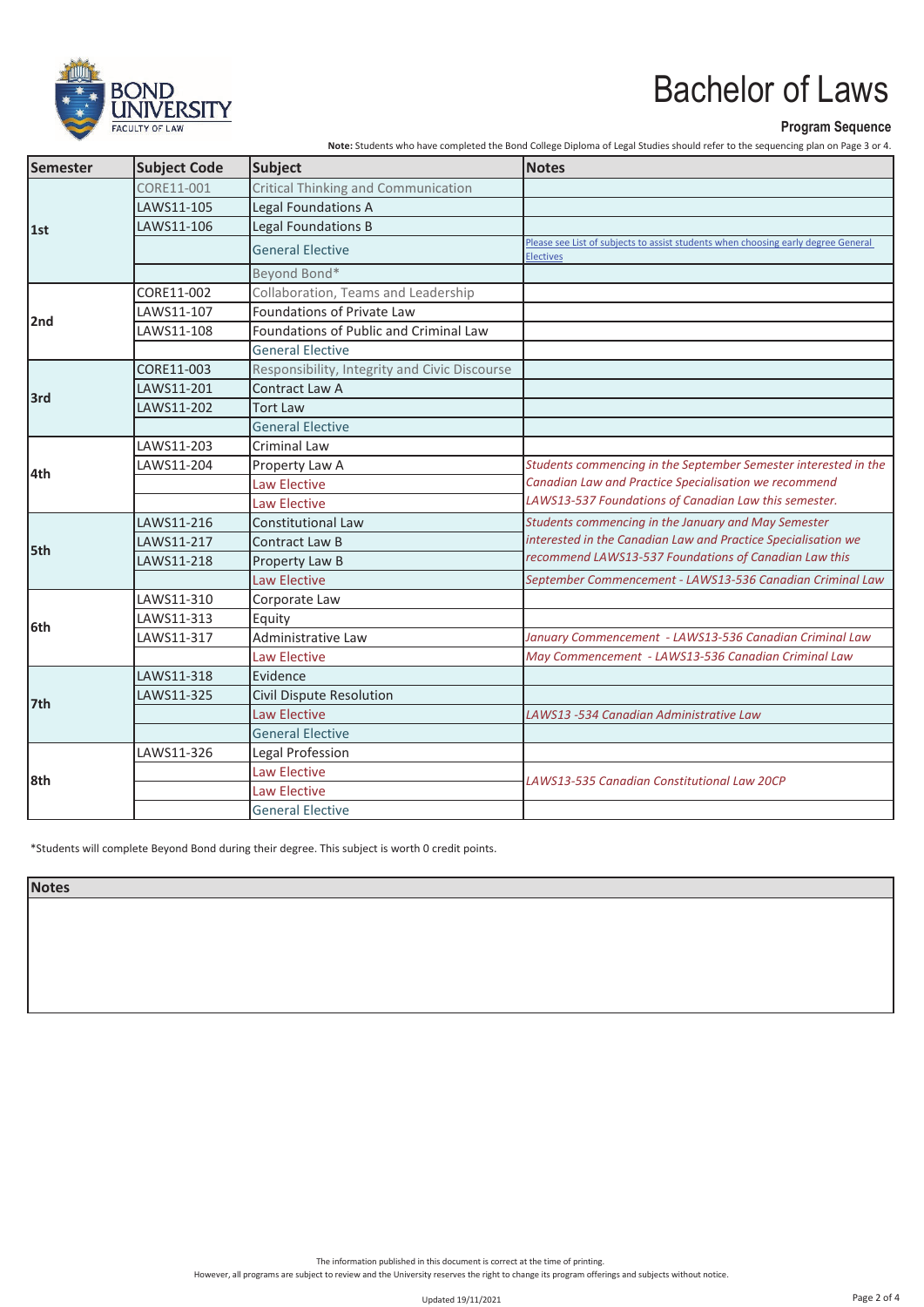

#### **Program Sequence**

| Semester             | <b>Subject Code</b><br>Subject |                                               | <b>Notes</b>                                                                      |  |
|----------------------|--------------------------------|-----------------------------------------------|-----------------------------------------------------------------------------------|--|
| <b>Advanced</b>      | CORE11-001                     | <b>Critical Thinking and Communication</b>    | <b>CREDIT</b>                                                                     |  |
| <b>Standing</b>      | CORE11-002                     | Collaboration, Teams and Leadership           | <b>CREDIT</b>                                                                     |  |
| from the             | CORE11-003                     | Responsibility, Integrity and Civic Discourse | <b>CREDIT</b>                                                                     |  |
| <b>Bond</b>          | <b>General Elective</b>        | <b>Business Law</b>                           | <b>CREDIT</b>                                                                     |  |
| <b>University</b>    | <b>General Elective</b>        | <b>Introduction to Global Citizenship</b>     | <b>CREDIT</b>                                                                     |  |
| <b>College</b>       | <b>Law Elective</b>            | Contemporary Issues in Law and Society        | <b>CREDIT</b>                                                                     |  |
| Diploma of           | LAWS11-105                     | Legal Foundations A                           | <b>CREDIT</b>                                                                     |  |
| <b>Legal Studies</b> | LAWS11-106                     | Legal Foundations B                           | <b>CREDIT</b>                                                                     |  |
|                      | LAWS11-107                     | Foundations of Private Law                    |                                                                                   |  |
|                      | LAWS11-108                     | Foundations of Public and Criminal Law        |                                                                                   |  |
| 1st                  |                                | <b>General Elective</b>                       | Please see List of subjects to assist students when choosing early degree General |  |
|                      |                                | <b>General Elective</b>                       | Electives                                                                         |  |
|                      |                                | Beyond Bond*                                  |                                                                                   |  |
|                      | LAWS11-201                     | Contract Law A                                |                                                                                   |  |
| 2nd                  | LAWS11-202                     | <b>Tort Law</b>                               |                                                                                   |  |
|                      |                                | <b>General Elective</b>                       |                                                                                   |  |
|                      |                                | <b>Law Elective</b>                           |                                                                                   |  |
|                      | LAWS11-203                     | <b>Criminal Law</b>                           |                                                                                   |  |
| l3rd                 | LAWS11-204                     | Property Law A                                |                                                                                   |  |
|                      |                                | <b>Law Elective</b>                           |                                                                                   |  |
|                      |                                | <b>Law Elective</b>                           |                                                                                   |  |
| 4th                  | LAWS11-217                     | Contract Law B                                |                                                                                   |  |
|                      | LAWS11-216                     | <b>Constitutional Law</b>                     |                                                                                   |  |
|                      | LAWS11-218                     | Property Law B                                |                                                                                   |  |
|                      |                                | <b>Law Elective</b>                           |                                                                                   |  |
| l5th                 | LAWS11-317                     | Administrative Law                            |                                                                                   |  |
|                      | LAWS11-310                     | Corporate Law                                 |                                                                                   |  |
|                      | LAWS11-313                     | Equity                                        |                                                                                   |  |
|                      |                                | <b>Law Elective</b>                           |                                                                                   |  |
| 6th                  | LAWS11-318                     | Evidence                                      |                                                                                   |  |
|                      | LAWS11-325                     | Civil Dispute Resolution                      |                                                                                   |  |
|                      | LAWS11-326                     | Legal Profession                              |                                                                                   |  |
|                      |                                | <b>Law Elective</b>                           |                                                                                   |  |

\*Students will complete Beyond Bond during their degree. This subject is worth 0 credit points.

**Notes**

The information published in this document is correct at the time of printing.